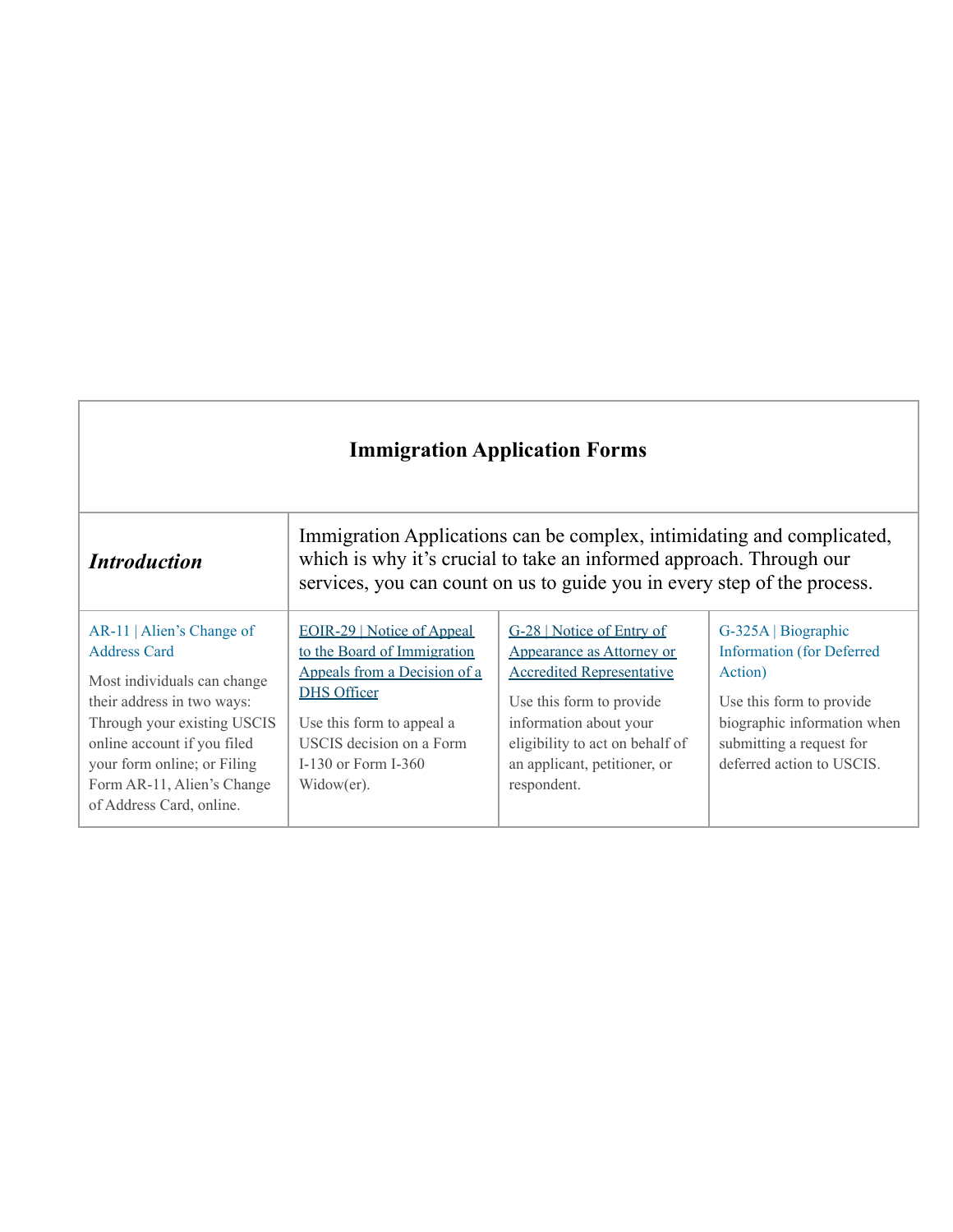| G-639   Freedom of<br><b>Information/Privacy Act and</b><br><b>Online FOIA Request</b><br>Use our online FOIA system<br>to request: Your own<br>immigration record, Another<br>person's immigration record,<br>or Non-A-File information<br>such as policies, data, or<br>communications.                                                                                                                                                                              | G-845   Verification Request<br>Use this form to verify the<br>immigration status of<br>applications for federal, state,<br>or local public benefits and<br>licenses.                                                                                                                                                                                                                                                                                             | G-845 Supplement<br><b>Document Verification</b><br><b>Request Supplement</b><br>Use this form to request<br>detailed information on an<br>individual's immigration<br>status, citizenship, and<br>sponsorship.                                                                                | G-884   Request for the<br><b>Return of Original</b><br>Documents<br>Use this form to request the<br>return of original documents<br>submitted to establish<br>eligibility for an immigration<br>benefit.                                                                                                                                          |
|------------------------------------------------------------------------------------------------------------------------------------------------------------------------------------------------------------------------------------------------------------------------------------------------------------------------------------------------------------------------------------------------------------------------------------------------------------------------|-------------------------------------------------------------------------------------------------------------------------------------------------------------------------------------------------------------------------------------------------------------------------------------------------------------------------------------------------------------------------------------------------------------------------------------------------------------------|------------------------------------------------------------------------------------------------------------------------------------------------------------------------------------------------------------------------------------------------------------------------------------------------|----------------------------------------------------------------------------------------------------------------------------------------------------------------------------------------------------------------------------------------------------------------------------------------------------------------------------------------------------|
| G-1041 Genealogy Index<br><b>Search Request</b><br>Use Form G-1041 to request a<br>search of USCIS historical<br>indices. (To obtain copies of<br>USCIS historical records, use<br>Form G-1041A, Genealogy<br>Records Request.)                                                                                                                                                                                                                                        | G-1041A   Genealogy<br><b>Records Request</b><br>Use Form G-1041A to obtain<br>copies of USCIS historical<br>records. (To request an index<br>search of USCIS historical<br>records, use Form G-1041,<br>Genealogy Index Search<br>Request.)                                                                                                                                                                                                                      | G-1145   E-Notification of<br><b>Application/Petition</b><br>Acceptance<br>Use this form to request a text<br>message and/or email when<br>USCIS accepts your form.                                                                                                                            | G-1450   Authorization for<br><b>Credit Card Transactions</b><br>Use this form to pay fees for<br>any form processed at a<br>USCIS lockbox. There is no<br>additional fee to pay with<br>your credit card.                                                                                                                                         |
| I-9   Employment Eligibility<br>Verification<br>Use Form I-9 to verify the<br>identity and employment<br>authorization of individuals<br>hired for employment in the<br>United States.                                                                                                                                                                                                                                                                                 | <b>I-90</b>   Application to Replace<br><b>Permanent Resident Card</b><br>(Green Card)<br>Use this form to replace or<br>renew a Green Card.                                                                                                                                                                                                                                                                                                                      | I-102   Application for<br>Replacement/Initial<br>Nonimmigrant<br><b>Arrival-Departure Document</b><br>Use this form if you are a<br>nonimmigrant and need to<br>apply for a new or<br>replacement Form I-94 or<br>I-95, Nonimmigrant<br>Arrival-Departure Document.                           | I-129F   Petition for Alien<br>Fiancé(e)<br>Use this to petition to bring<br>your fiancé(e) (K-1) and their<br>children $(K-2)$ to the U.S. so<br>you may marry your<br>fiancé(e), or to bring your<br>spouse $(K-3)$ and their<br>children (K-4) to the U.S. to<br>apply for lawful permanent<br>resident status.                                 |
| I-129   Petition for a<br>Nonimmigrant Worker<br>Petitioners use this form to<br>file on behalf of a<br>nonimmigrant worker to<br>come to the United States<br>temporarily to perform<br>services or labor, or to receive<br>training, as an H-1B, H-2A,<br>H-2B, H-3, L-1, O-1, O-2,<br>P-1, P-1S, P-2, P-2S, P-3,<br>$P-3S, Q-1$ or $R-1$<br>nonimmigrant worker.<br>Petitioners may also use this<br>form to request an extension<br>of stay in or change of status | I-129CW   Petition for a<br><b>CNMI-Only Nonimmigrant</b><br><b>Transitional Worker</b><br>An employer uses this form to<br>petition U.S. Citizenship and<br><b>Immigration Services</b><br>(USCIS) for an alien who is<br>ineligible for another<br>employment-based<br>nonimmigrant classification<br>to work as a nonimmigrant in<br>the Commonwealth of the<br>Northern Mariana Islands<br>(CNMI) temporarily as a<br>CW-1, CNMI-Only<br>Transitional Worker. | I-129S   Nonimmigrant<br>Petition Based on Blanket L<br>Petition<br>Use this form to classify alien<br>employees as L-1<br>nonimmigrant intracompany<br>transferees (executives,<br>managers, or specialized<br>knowledge professionals)<br>under a previously approved<br>blanket L petition. | I-130   Petition for Alien<br>Relative<br>Use this form if you are a<br>U.S. citizen or lawful<br>permanent resident (LPR) and<br>you need to establish your<br>relationship to an eligible<br>relative who wishes to come<br>to or remain in the United<br>States permanently and get a<br>Permanent Resident Card<br>(also called a Green Card). |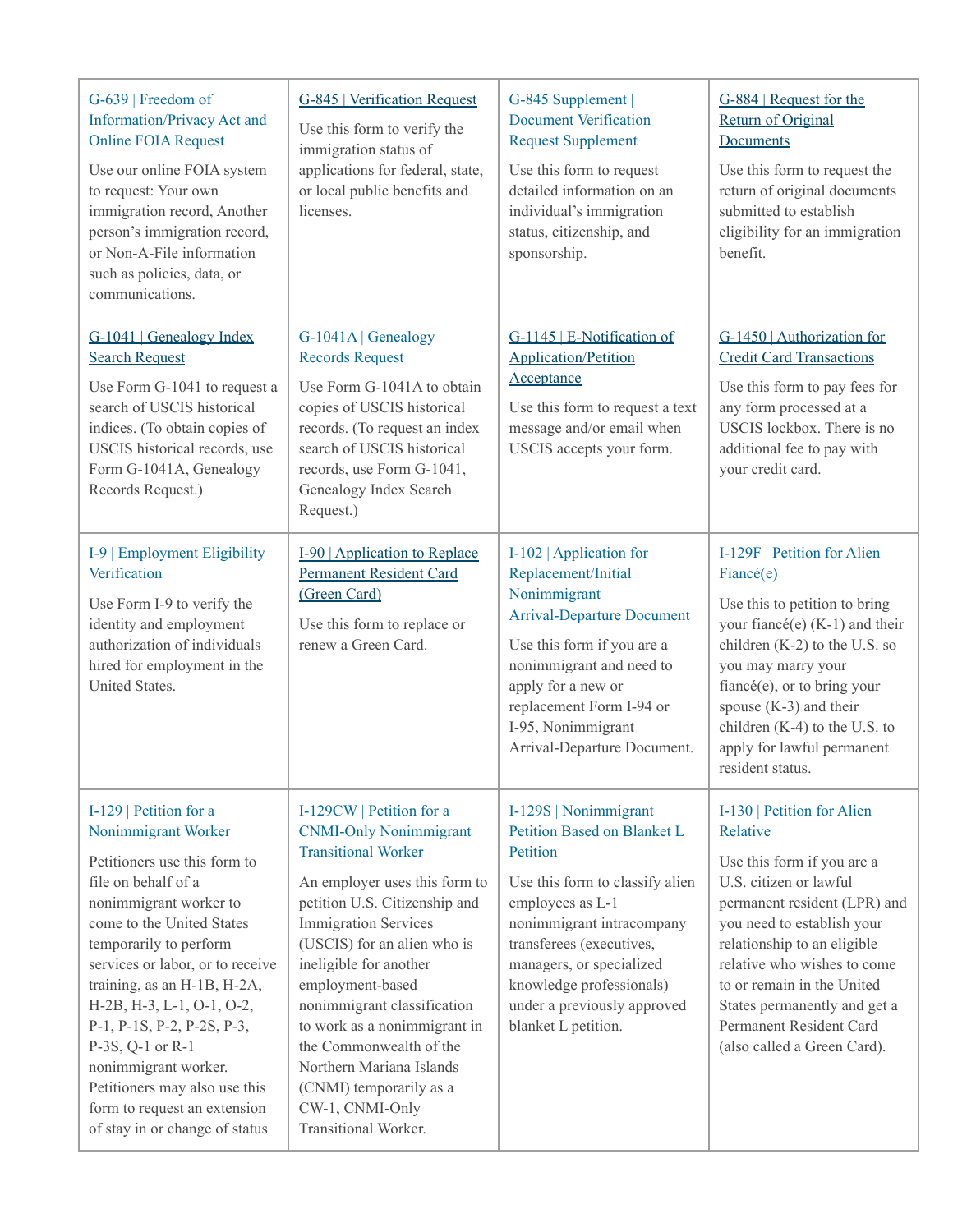| to E-1, E-2, E-3, H-1B1 or<br>TN, or one of the above<br>classifications for an alien.                                                                                                                                                                                                                                                                                                                                                                                                          |                                                                                                                                                                                                                                                                                                                                                                                                                 |                                                                                                                                                                                                                                                                                              |                                                                                                                                                                                                                                                                                                                                                                                                                                                                                                       |
|-------------------------------------------------------------------------------------------------------------------------------------------------------------------------------------------------------------------------------------------------------------------------------------------------------------------------------------------------------------------------------------------------------------------------------------------------------------------------------------------------|-----------------------------------------------------------------------------------------------------------------------------------------------------------------------------------------------------------------------------------------------------------------------------------------------------------------------------------------------------------------------------------------------------------------|----------------------------------------------------------------------------------------------------------------------------------------------------------------------------------------------------------------------------------------------------------------------------------------------|-------------------------------------------------------------------------------------------------------------------------------------------------------------------------------------------------------------------------------------------------------------------------------------------------------------------------------------------------------------------------------------------------------------------------------------------------------------------------------------------------------|
| I-131   Application for Travel<br>Document<br>Use this form to apply for a<br>re-entry permit, refugee travel<br>document, or advance parole<br>travel document, to include<br>parole into the U.S. for<br>humanitarian reasons.                                                                                                                                                                                                                                                                | I-131A   Application for<br><b>Travel Document (Carrier</b><br>Documentation)<br>Use this form if you are a<br>lawful permanent resident<br>(LPR), including an LPR with<br>conditions, and wish to apply<br>for a travel document (carrier<br>documentation) that allows<br>you to board an airline or<br>other transportation carrier<br>without the airline or<br>transportation carrier being<br>penalized. | I-134   Affidavit of Support<br>Use this form to sponsor a<br>visa applicant and show they<br>will not become public<br>charges while in the United<br>States. You must file a<br>separate affidavit for each<br>applicant.                                                                  | I-140   Immigrant Petition for<br><b>Alien Workers</b><br>Use this form to petition for<br>an alien worker to become a<br>permanent resident in the<br>United States.                                                                                                                                                                                                                                                                                                                                 |
| I-191   Application for Relief<br>Under Former Section 212(c)<br>of the Immigration and<br>Nationality Act (INA)<br>Use this form if you are a<br>lawful permanent resident and<br>wish to file for relief under<br>former INA section 212(c).                                                                                                                                                                                                                                                  | $I-192$   Application for<br><b>Advance Permission to Enter</b><br>as a Nonimmigrant<br>Use this form if you want to<br>apply for advance permission<br>to temporarily enter the<br>United States and you are an:<br>Inadmissible nonimmigrant<br>and already have the<br>appropriate documents; or<br>Applicant for T or U<br>nonimmigrant status.                                                             | I-193   Application for Waiver<br>of Passport and/or Visa<br>For an alien who is a legal<br>resident of the United States<br>to reenter the United States<br>without the alien's passport<br>and/or visa.                                                                                    | I-212   Application for<br>Permission to Reapply for<br>Admission into the United<br><b>States After Deportation or</b><br>Removal<br>Use this form to seek consent<br>to reapply if you are<br>inadmissible under the<br>Immigration and Nationality<br>Act (INA) section<br>$212(a)(9)(A)$ or (C).                                                                                                                                                                                                  |
| I-290B   Notice of Appeal or<br>Motion<br>Use this form to file: An<br>appeal with the<br><b>Administrative Appeals</b><br>Office (AAO); A motion<br>with the USCIS office that<br>issued the latest decision in<br>your case (including a field<br>office, service center, or the<br>AAO); or Certain appeals of<br>the denial of an Immigration<br>and Customs Enforcement<br>(ICE) Form I-17, "Petition for<br>Approval of School for<br>Attendance by Nonimmigrant<br>Student" with the ICE | I-360   Petition for<br>Amerasian, Widow(er), or<br><b>Special Immigrant</b><br>Use this form to classify an<br>alien as: An Amerasian (Born<br>after $12/31/1950$ and before<br>$10/23/1982$ ; The widow(er)<br>of a U.S. citizen;<br>Self-petitioning spouse or<br>child of an abusive U.S.<br>citizen or lawful permanent<br>resident; Self-petitioning<br>parent of an abusive U.S.<br>citizen; or          | I-361   Affidavit of Financial<br>Support and Intent to Petition<br>for Legal Custody for Public<br>Law 97-359 Amerasian<br>To be filed in support of Form<br>I-360, Petition to Classify<br>Public Law 97-359<br>Amerasian as the Child, Son,<br>or Daughter of a United<br>States Citizen. | I-363   Request to Enforce<br><b>Affidavit of Financial Support</b><br>and Intent to Petition for<br>Legal Custody for Public Law<br>97-359 Amerasian<br>If, after admission to the<br>United States, the beneficiary<br>of a petition for a Public Law<br>97-359 Amerasian requires<br>enforcement of the guarantee<br>of financial support and intent<br>to petition for legal custody,<br>which was executed by the<br>beneficiary's sponsor, the<br>beneficiary may file this form<br>with USCIS. |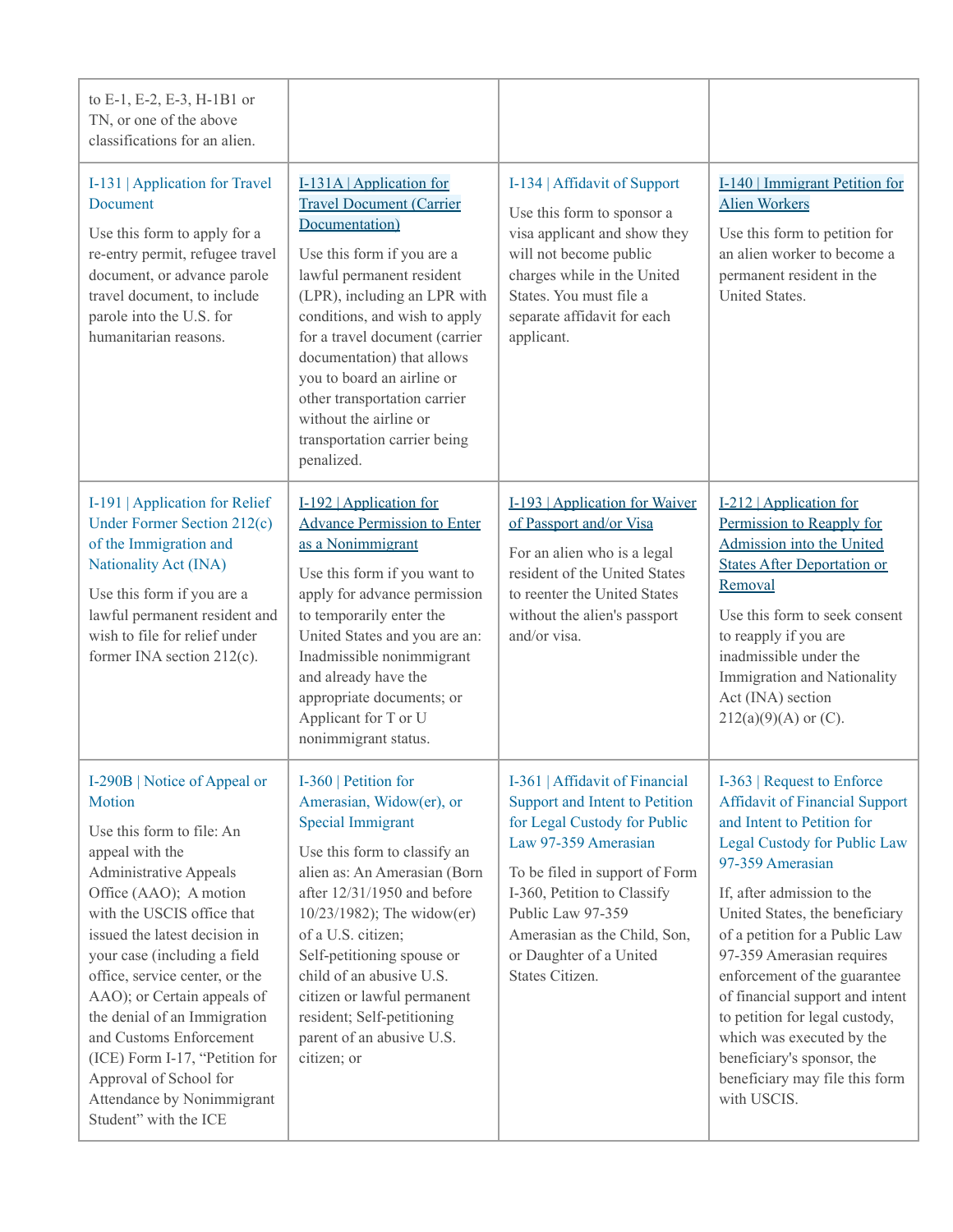| Student and Exchange Visitor<br>Program.                                                                                                                                                                                                                                                                |                                                                                                                                                                                                                                                             |                                                                                                                                                                                                                                                                                                                                                                                                                                           |                                                                                                                                                                                                                                                                                                                                                                                                                                                                                                                                                                            |
|---------------------------------------------------------------------------------------------------------------------------------------------------------------------------------------------------------------------------------------------------------------------------------------------------------|-------------------------------------------------------------------------------------------------------------------------------------------------------------------------------------------------------------------------------------------------------------|-------------------------------------------------------------------------------------------------------------------------------------------------------------------------------------------------------------------------------------------------------------------------------------------------------------------------------------------------------------------------------------------------------------------------------------------|----------------------------------------------------------------------------------------------------------------------------------------------------------------------------------------------------------------------------------------------------------------------------------------------------------------------------------------------------------------------------------------------------------------------------------------------------------------------------------------------------------------------------------------------------------------------------|
| I-407   Record of<br>Abandonment of Lawful<br><b>Permanent Resident Status</b><br>Use this form to let us know<br>you are voluntarily<br>abandoning your status as a<br>lawful permanent resident<br>(LPR) of the United States.<br>We will update your records<br>to show you are no longer an<br>LPR. | I-485   Application to<br><b>Register Permanent</b><br><b>Residence or Adjust Status</b><br>Use this form to apply for<br>lawful permanent resident<br>status if you are in the United<br>States.                                                           | I-485 Supplement A<br>Supplement A to Form I-485,<br><b>Adjustment of Status Under</b><br>Section 245(i)<br>Use this form to provide<br><b>USCIS</b> with additional<br>information if you are seeking<br>to adjust status under section<br>$245(i)$ of the Immigration and<br>Nationality Act.                                                                                                                                           | I-485 Supplement J<br>Confirmation of Bona Fide<br>Job Offer or Request for Job<br>Portability Under INA<br>Section $204(i)$<br>Confirm that the job offered<br>to you in Form I-140, Petition<br>for noncitizen Worker,<br>remains a bona fide job offer<br>that you intend to accept once<br>we approve your Form I 485,<br>Application to Register<br>Permanent Residence or<br>Adjust Status. OR Request<br>job portability under INA<br>section $204(j)$ to a new,<br>full-time, permanent job offer<br>that you intend to accept once<br>we approve your Form I-485. |
| I-508   Request for Waiver of<br>Certain Rights, Privileges,<br><b>Exemptions and Immunities</b><br>Use this form to waive certain<br>diplomatic rights privileges,<br>exemptions, and immunities<br>associated with your<br>occupational status                                                        | I-526   Immigrant Petition by<br><b>Alien Investor</b><br>Use this form if you are an<br>investor who wishes to<br>immigrate to the United<br>States.                                                                                                       | I-539   Application To<br>Extend/Change<br><b>Nonimmigrant Status</b><br>The following groups use this<br>form: Certain nonimmigrants<br>extending their stay or<br>changing to another<br>nonimmigrant status; CNMI<br>residents applying for an<br>initial grant of status; F and<br>M nonimmigrants applying<br>for reinstatement; and,<br>Persons seeking V<br>nonimmigrant status or an<br>extension of stay as a V<br>nonimmigrant. | I-566   Interagency Record of<br>Request -- A, G or NATO<br><b>Dependent Employment</b><br>Authorization or<br>Change/Adjustment to/from<br>A, G or NATO Status<br>Submit this form with your<br>application for: Dependent<br>employment authorization as<br>an eligible A-1, A-2, G-1,<br>G-3, G-4, or NATO 1-6<br>dependent; or Change or<br>adjustment of status to, or<br>from, A, G or NATO status                                                                                                                                                                   |
| I-589   Application for<br>Asylum and for Withholding<br>of Removal<br>Use this form to apply for<br>asylum in the United States<br>and for withholding of<br>removal (formerly called<br>"withholding of<br>deportation"). You may file                                                                | I-600   Petition to Classify<br>Orphan as an Immediate<br>Relative<br>U.S. citizens use this form to<br>classify an orphan, habitually<br>resident in a non-Hague<br>Convention country, who is or<br>will be adopted by a U.S.<br>citizen, as an immediate | I-600A   Application for<br><b>Advance Processing of an</b><br><b>Orphan Petition</b><br>U.S. citizens who plan to<br>adopt a foreign-born child use<br>this form to allow USCIS to<br>adjudicate the application that<br>relates to the suitability and<br>eligibility of the applicant(s)                                                                                                                                               | I-601   Application for Waiver<br>of Grounds of Inadmissibility<br>User this form to seek a<br>waiver of grounds of<br>inadmissibility if you are<br>inadmissible to the United<br>States and are seeking an<br>immigrant visa, adjustment of<br>status, certain nonimmigrant                                                                                                                                                                                                                                                                                              |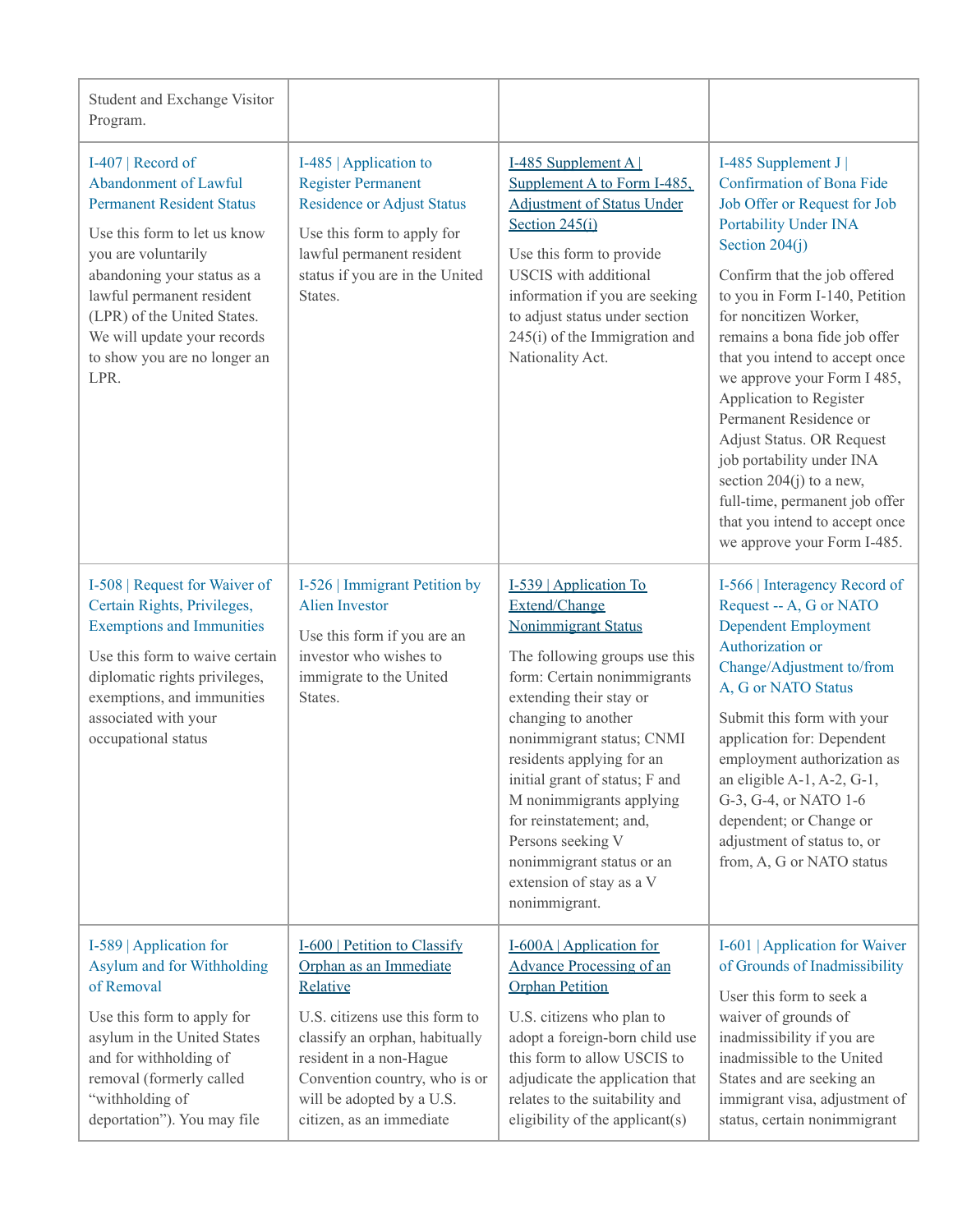| for asylum if you are<br>physically in the United<br>States and you are not a U.S.<br>citizen.                                                                                                                                                                                                                                                                                            | relative to allow the child to<br>enter the United States.                                                                                                                                                                                                                                                                                                                             | as prospective adoptive<br>$parent(s)$ .                                                                                                                                                                                                                                                                                                                                                                                                                                                         | statuses, or certain other<br>immigration benefits.                                                                                                                                                                                                                                                              |
|-------------------------------------------------------------------------------------------------------------------------------------------------------------------------------------------------------------------------------------------------------------------------------------------------------------------------------------------------------------------------------------------|----------------------------------------------------------------------------------------------------------------------------------------------------------------------------------------------------------------------------------------------------------------------------------------------------------------------------------------------------------------------------------------|--------------------------------------------------------------------------------------------------------------------------------------------------------------------------------------------------------------------------------------------------------------------------------------------------------------------------------------------------------------------------------------------------------------------------------------------------------------------------------------------------|------------------------------------------------------------------------------------------------------------------------------------------------------------------------------------------------------------------------------------------------------------------------------------------------------------------|
| I-601A   Application for<br>Provisional Unlawful<br><b>Presence Waiver</b><br>Certain immigrant visa<br>applicants who are relatives<br>of U.S. citizens or lawful<br>permanent residents may use<br>this application to request a<br>provisional waiver of the<br>unlawful presence grounds of<br>inadmissibility under<br>Immigration and Nationality<br>Act section 212 (a) $(9)(B)$ . | I-602   Application by<br>Refugee for Waiver of<br><b>Inadmissibility Grounds</b><br>Use this form if you are a<br>refugee who has been found<br>inadmissible to the United<br>States for reasons such as<br>felony conviction or health<br>conditions and you want to<br>apply for a waiver of<br>inadmissibility for<br>humanitarian reasons, family<br>unity, or national interest. | I-612   Application for Waiver<br>of the Foreign Residence<br><b>Requirement (under Section</b><br>$212(e)$ of the Immigration and<br>Nationality Act, as Amended)<br>J-1 and J-2 visas holders and<br>their families may use this<br>form to apply for a waiver of<br>the two-year foreign<br>residence requirement.                                                                                                                                                                            | I-687   Application for Status<br>as a Temporary Resident<br>Under Section 245A of the<br><b>Immigration and Nationality</b><br>Act<br>Use this form to apply to<br>USCIS for benefits under the<br>terms and conditions of<br>certain settlement agreements.                                                    |
| I-690   Application for Waiver<br>of Grounds of Inadmissibility<br>Use this form to apply for a<br>waiver of inadmissibility if<br>you are an applicant for<br>adjustment of status under<br>section 245A or 210 of the<br>Immigration and Nationality<br>Act.                                                                                                                            | I-693   Report of Medical<br><b>Examination and Vaccination</b><br>Record<br>If you are applying for<br>adjustment status to become a<br>lawful permanent resident,<br>use this form to establish that<br>you are not inadmissible to<br>the United States on public<br>health grounds.                                                                                                | I-694   Notice of Appeal of<br><b>Decision Under Sections</b><br>245A or 210 of the<br><b>Immigration and Nationality</b><br>Act<br>Use this form to notify<br>USCIS that an alien who was<br>denied permanent residence,<br>temporary residence or a<br>waiver of grounds of<br>inadmissibility under the<br>amnesty program provisions<br>of the Immigration Reform<br>and Control Act of 1986<br>(IRCA) is appealing the<br>decision to the USCIS<br><b>Administrative Appeals</b><br>Office. | I-698   Application to Adjust<br><b>Status from Temporary to</b><br>Permanent Resident (Under<br>Section 245A of the INA)<br>Use this form to apply for<br>adjustment to permanent<br>resident status under the<br>amnesty program provisions<br>of the Immigration Reform<br>and Control Act of 1986<br>(IRCA). |
| I-730   Refugee/Asylee<br><b>Relative Petition</b><br>If you were admitted to the<br>United States as a principal<br>refugee or if you were granted<br>status in the United States as<br>a principal asylee within the<br>previous two years, you may<br>use this form to request<br>follow-to-join benefits for<br>your spouse and/or unmarried                                          | I-751   Petition to Remove<br><b>Conditions on Residence</b><br>Use this form if you are a<br>conditional permanent<br>resident who obtained status<br>through marriage and want to<br>apply to remove the<br>conditions on your permanent<br>resident status.                                                                                                                         | I-765   Application for<br><b>Employment Authorization</b><br>Certain aliens who are in the<br>United States may file Form<br>I-765, Application for<br>Employment Authorization,<br>to request employment<br>authorization and an<br><b>Employment Authorization</b><br>Document (EAD).                                                                                                                                                                                                         | I-765V   Application for<br><b>Employment Authorization</b><br>for Abused Nonimmigrant<br>Spouse<br>Certain abused nonimmigrant<br>spouses may use Form<br>I-765V to request an<br>employment authorization<br>document (EAD).                                                                                   |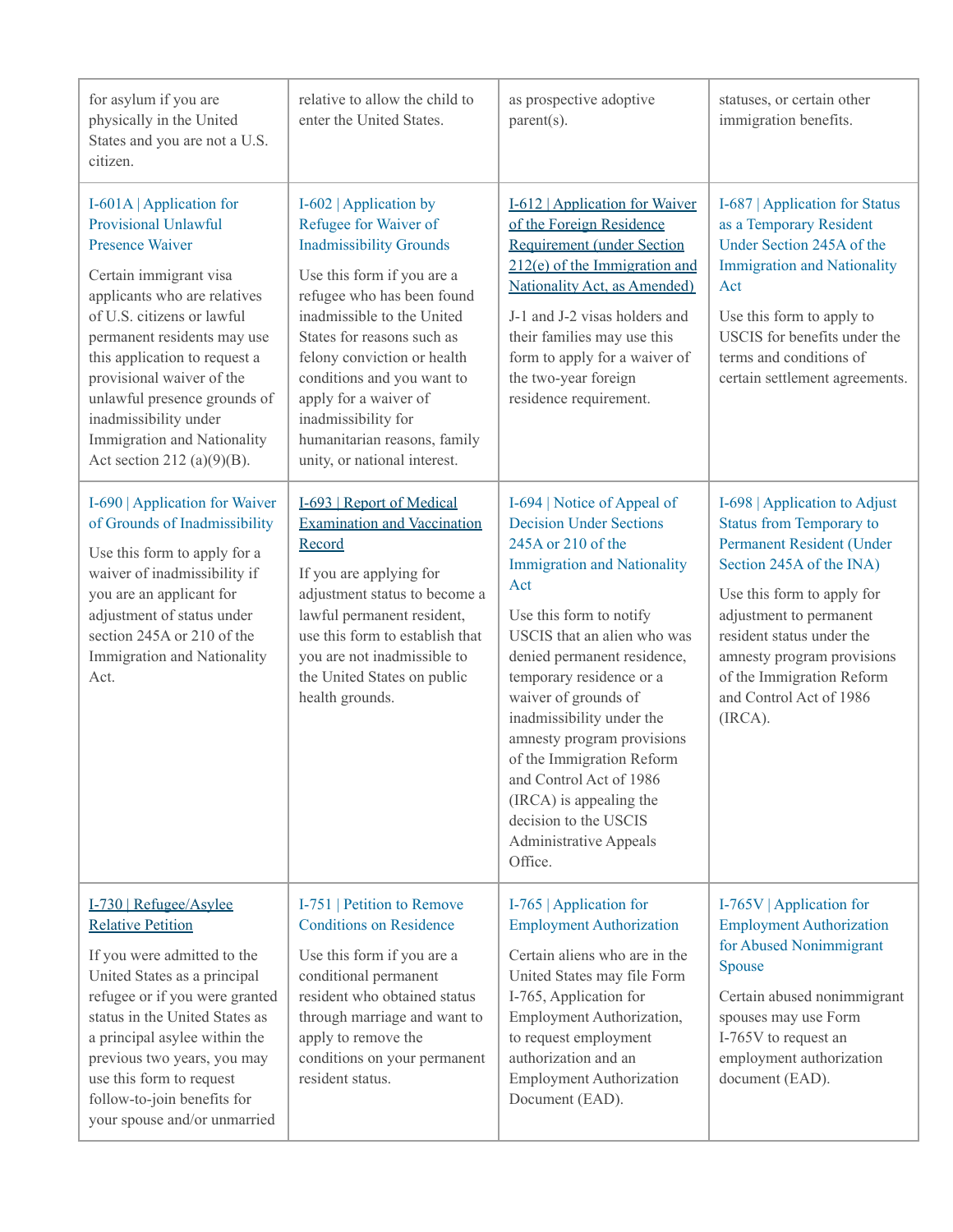| children under 21 years of age<br>only.                                                                                                                                                                                                        |                                                                                                                                                                                                                                                                                                                                                             |                                                                                                                                                                                                        |                                                                                                                                                                                                                                                    |
|------------------------------------------------------------------------------------------------------------------------------------------------------------------------------------------------------------------------------------------------|-------------------------------------------------------------------------------------------------------------------------------------------------------------------------------------------------------------------------------------------------------------------------------------------------------------------------------------------------------------|--------------------------------------------------------------------------------------------------------------------------------------------------------------------------------------------------------|----------------------------------------------------------------------------------------------------------------------------------------------------------------------------------------------------------------------------------------------------|
| <b>I-800</b>   Petition to Classify<br>Convention Adoptee as an<br><b>Immediate Relative</b><br>Use this form to determine<br>the child's eligibility for<br>classification as a Convention<br>adoptee.                                        | I-800A   Application for<br>Determination of Suitability<br>to Adopt a Child from a<br><b>Convention Country</b><br>USCIS uses this form to<br>adjudicate the eligibility and<br>suitability of the applicant(s)<br>who want to adopt a child<br>who habitually resides in a<br>Hague Adoption Convention<br>country.                                       | I-817   Application for Family<br><b>Unity Benefits</b><br>Use this form to request<br>initial benefits under the<br>Family Unity Program, or to<br>request an extension of such<br>benefits.          | I-821   Application for<br><b>Temporary Protected Status</b><br>If you are an eligible national<br>of a designated country, use<br>this form to apply for<br>Temporary Protected Status<br>(TPS).                                                  |
| I-821D   Consideration of<br>Deferred Action for<br><b>Childhood Arrivals</b>                                                                                                                                                                  | I-824   Application for Action<br>on an Approved Application<br>or Petition                                                                                                                                                                                                                                                                                 | I-829   Petition by Investor to<br><b>Remove Conditions on</b><br><b>Permanent Resident Status</b>                                                                                                     | I-864   Affidavit of Support<br>Under Section 213A of the<br><b>INA</b>                                                                                                                                                                            |
| Use this form to request that<br>we consider granting or<br>renewing deferred action on a<br>case-by-case basis using<br>guidelines described in the<br>Secretary of Homeland<br>Security's memorandum<br>issued June 15, 2012.                | Use this form to request<br>additional action on a<br>previously approved<br>application or petition.                                                                                                                                                                                                                                                       | Use this form if you are a<br>conditional permanent<br>resident who obtained status<br>through entrepreneurship and<br>want to remove the conditions<br>on your residence.                             | Most family-based<br>immigrants and some<br>employment-based<br>immigrants use this form to<br>show they have adequate<br>means of financial support<br>and are not likely to rely on<br>the U.S. government for<br>financial support.             |
| <b>I-864A   Contract Between</b><br><b>Sponsor and Household</b><br>Member<br>Use this form if you are a<br>household member and want<br>to promise to make your<br>income and/or assets<br>available to help support<br>sponsored immigrants. | I-864EZ   Affidavit of<br><b>Support Under Section 213A</b><br>of the Act<br>Use this form to show that the<br>applying immigrant has<br>enough financial support to<br>live without concern of<br>becoming reliant on U.S.<br>government welfare.                                                                                                          | I-864P   2021 HHS Poverty<br>Guidelines for Affidavit of<br>Support<br>Use the HHS Poverty<br>Guidelines to complete Form<br>I-864, Affidavit of Support<br>Under Section 213A of the<br>INA.          | I-864W   Request for<br><b>Exemption for Intending</b><br>Immigrant's Affidavit of<br>Support<br>Use this form to establish that<br>applicant is exempt from the<br>Form I-864 requirements                                                        |
| I-865   Sponsor's Notice of<br><b>Change of Address</b><br>Use this form to report a<br>sponsor's new address and/or<br>residence                                                                                                              | I-881   Application for<br><b>Suspension of Deportation or</b><br><b>Special Rule Cancellation of</b><br><b>Removal (Pursuant to Section</b><br>203 of Public Law 105-100<br>(NACARA))<br>Use this form if you are an<br>alien who is eligible to apply<br>for suspension of deportation<br>or special rule cancellation of<br>removal under the Nicaraguan | I-905   Application for<br>Authorization to Issue<br>Certification for Health Care<br>Workers<br>For an organization to apply<br>for authorization to issue<br>certificates to health care<br>workers. | <b>I-907</b>   Request for Premium<br><b>Processing Service</b><br>Employers may use this form<br>to request faster processing of<br>Form I-129, Petition for a<br>Nonimmigrant Worker, and<br>Form I-140, Immigrant<br>Petition for Alien Worker. |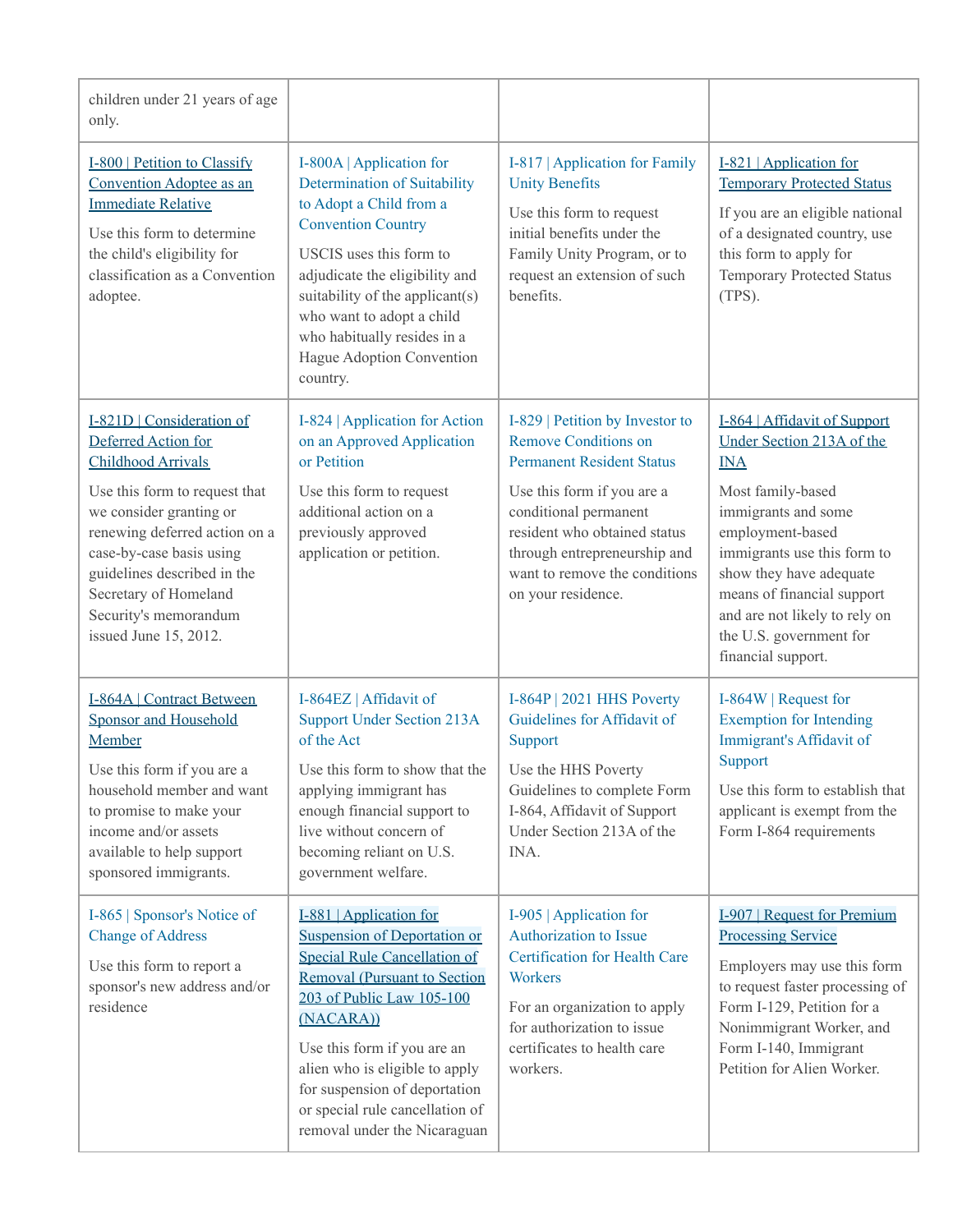|                                                                                                                                                                                                                                                                                  | Adjustment and Central<br>American Relief Act<br>(NACARA).                                                                                                                                                                                                                                                                                              |                                                                                                                                                                                                                                                                                                                             |                                                                                                                                                                                                                                                                                                                                                         |
|----------------------------------------------------------------------------------------------------------------------------------------------------------------------------------------------------------------------------------------------------------------------------------|---------------------------------------------------------------------------------------------------------------------------------------------------------------------------------------------------------------------------------------------------------------------------------------------------------------------------------------------------------|-----------------------------------------------------------------------------------------------------------------------------------------------------------------------------------------------------------------------------------------------------------------------------------------------------------------------------|---------------------------------------------------------------------------------------------------------------------------------------------------------------------------------------------------------------------------------------------------------------------------------------------------------------------------------------------------------|
| I-912   Request for Fee<br>Waiver<br>Use this form to request a fee<br>waiver (or submit a written<br>request) for certain<br>immigration forms and<br>services based on a<br>demonstrated inability to pay.                                                                     | I-912P Supplement   2021<br><b>HHS Poverty Guidelines for</b><br><b>Fee Waiver Request</b><br>Use the HHS Poverty<br>Guidelines to complete Form<br>I-912, Fee Waiver Request.                                                                                                                                                                          | I-914   Application for T<br>Nonimmigrant Status<br>Use this form to request<br>temporary immigration<br>benefits if you are a victim of<br>a severe form of trafficking in<br>persons, also known as<br>human trafficking.                                                                                                 | I-918   Petition for U<br>Nonimmigrant Status<br>If you are an alien and are a<br>victim of a qualifying<br>criminal activity, use this<br>form to petition for temporary<br>immigration benefits for<br>yourself and your qualifying<br>family members, as<br>appropriate.                                                                             |
| I-929   Petition for Qualifying<br>Family Member of a U-1<br>Nonimmigrant<br>Use this form to request<br>immigration benefits on<br>behalf of a family member<br>who never held U<br>nonimmigrant status                                                                         | I-941   Application for<br><b>Entrepreneur Parole</b><br>Use this form if you are an<br>entrepreneur and want to:<br>Make an initial request for<br>parole based upon significant<br>public benefit; Make a<br>subsequent request for parole<br>for an additional period; or<br>File an amended application<br>to notify USCIS of a material<br>change. | I-942   Request for Reduced<br>Fee<br>Use this form to request a<br>reduced filing fee for Form<br>N-400, Application for<br>Naturalization, if your<br>documented annual<br>household income is greater<br>than 150 percent but not more<br>than 200 percent of the<br>Federal Poverty Guidelines at<br>the time you file. | N-300   Application to File<br><b>Declaration of Intention</b><br>Use this form if you are a<br>permanent resident and want<br>to declare your intent to<br>become a U.S. citizen.                                                                                                                                                                      |
| N-336   Request for a Hearing<br>on a Decision in<br><b>Naturalization Proceedings</b><br>(Under Section 336 of the<br>INA)<br>Use this form to request a<br>hearing before an<br>immigration officer on the<br>denial of your Form N-400,<br>Application for<br>Naturalization. | $N-400$   Application for<br>Naturalization<br>Use this form to apply for<br>U.S. citizenship.                                                                                                                                                                                                                                                          | $N-426$   Request for<br>Certification of Military or<br><b>Naval Service</b><br>This form is used by an<br>applicant for naturalization to<br>request that the Department<br>of Defense verify the<br>applicant's military or naval<br>service.                                                                            | $N-470$   Application to<br>Preserve Residence for<br><b>Naturalization Purposes</b><br>Use this form if you are a<br>lawful permanent resident<br>who must leave the United<br>States for a period of one year<br>or longer for certain<br>employment purposes and<br>you want to preserve your<br>status as an immigrant to<br>pursue naturalization. |
| $N-565$   Application for<br>Replacement<br>Naturalization/Citizenship<br>Document<br>Use this form to apply for a<br>replacement Declaration of<br>Intention; Naturalization<br>Certificate; Certificate of                                                                     | $N-600$   Application for<br>Certificate of Citizenship<br>Use this form to apply for a<br>Certificate of Citizenship.                                                                                                                                                                                                                                  | N-600K   Application for<br>Citizenship and Issuance of<br><b>Certificate Under Section 322</b><br>Children who regularly reside<br>in a foreign country may use<br>this form to claim U.S.<br>citizenship based on their<br>parents.                                                                                       | N-648   Medical Certification<br>for Disability Exceptions<br>Use this form if you are<br>applying for U.S. citizenship<br>and need to request an<br>exception to the English and<br>civics testing requirements for<br>naturalization because of                                                                                                       |